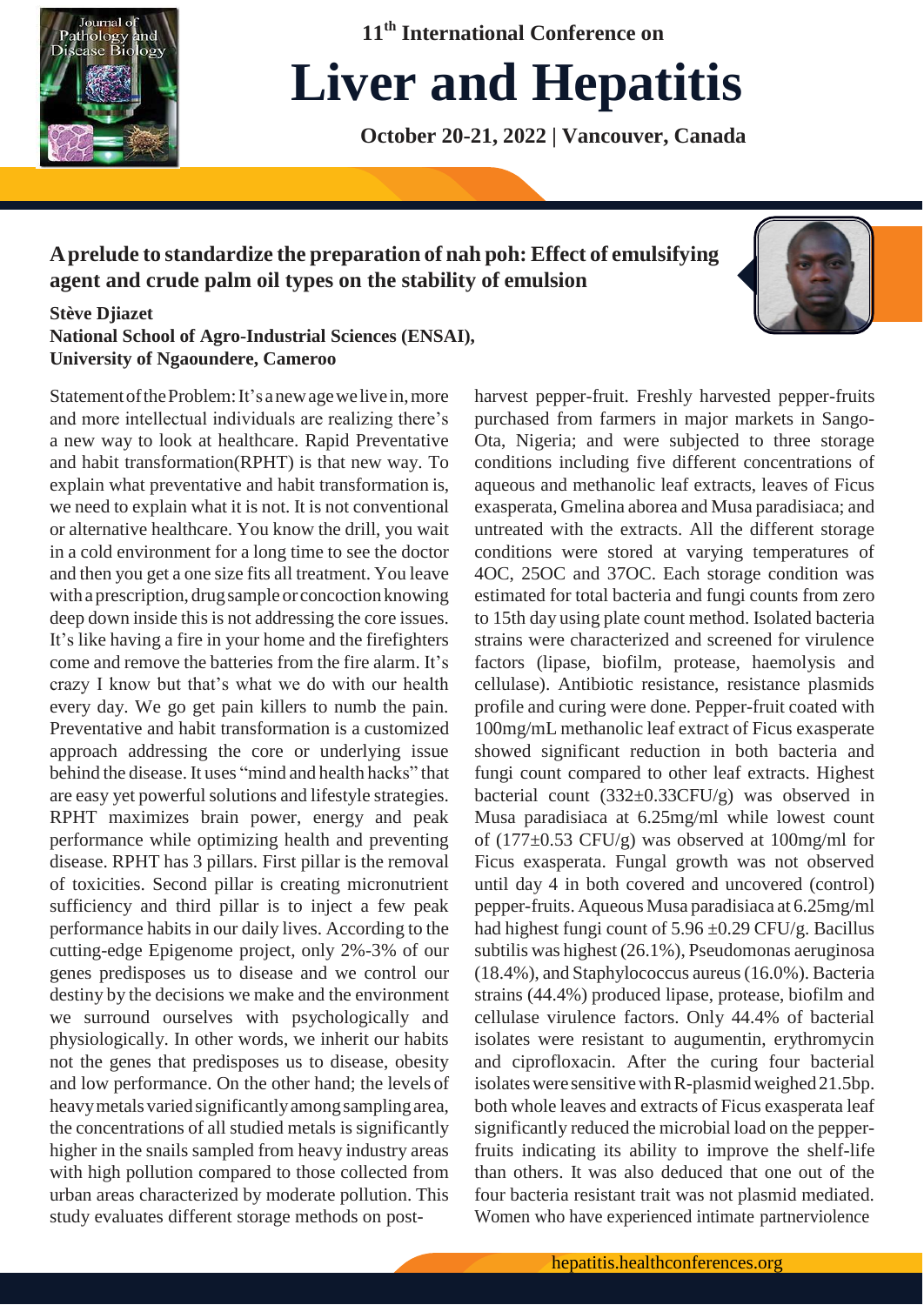

**11th International Conference on**

# **Liver and Hepatitis**

**October 20-21, 2022 | Vancouver, Canada**

(IPV) are at greater risk for physical and mental health problems including posttraumatic stress disorder (PTSD) and alcohol dependency. On their own IPV, PTSD and alcohol dependency result in significant personal, social and economic cost and the impact of all three may compound these costs. Researchers have reported that women with these experiences are more difficult to treat; many do not access treatment and those who do, frequently do not stay because of difficulty maintaining helping relationships. However, these women's perspective has not been previously studied. The purpose of this study is to describe the experience ofseeking help for alcohol dependency bywomen with PTSD and a history of IPV in the context in which it occurs. Methodology & Theoretical Orientation: An inter subjective ethnographic study using hermeneutic dialogue was utilized during participant observation, in- depth interviews and focus groups. An ecological framework was utilized to focus on the interaction between the counselors and the staff to understand this relationships and the context in which it occurs. Findings: The women in this study were very active help seekers. They encountered many gaps in continuity of care including discharge because of relapse. Although the treatment center was a warm, healing and spiritual place, the women left the center without treatment for their trauma needs and many without any referral to address these outstanding issues.

### **Biography**

Known as "the pharmacist of the future", Dr. Hanan is part of the world's leading experts in highperformance, preventative and habit transformation healthcare. As a successful entrepreneur and owned 3 different companies, she is a trusted advisor and highperformance consultant to leaders, managers and senior executives in the Mena region. She graduated from the most prestigious clinical pharmacy doctorate program in America (St. John's University, New York) and has invested over 25 years' experience in healthcare, health retreats, educational seminars and cutting-edge alternative health methods' certifications to help her

clients gain a competitive advantage for themselves and their organization. She has received certifications for "Excellence inHealthcare quality" and preventative disease. She received awards for being a keynote speaker on "preventative and habit transformation healthcare" from the likes of Dr. Rashid Alleem's 9th Annual Leadership & Management Congress Week. Dr. Hanan's research papers are included in books like the "21 Alleem Sustainable Development Goals which is introduced by H.E Dr. RashidAlleem.

## **Sponsoring University:**

The University of Ngaoundéré is a public university located in Ngaoundéré, Adamawa Region in Cameroon. It was established on 19 January 1993 by Presidential decree. Officially recognized by the Ministère de l'Enseignement Supérieur, Cameroun (Ministry of Higher Education of Cameroon), Université de Ngaoundéré (UN) is a large (uniRank enrollment range: 25,000-29,999 students) coeducational Cameroonian higher education institution. UN also provides several academic and non-academic facilities and services to students including a library, housing, sports facilities, as well as administrative services.



### **References:**

- 1. Akhtar N, Ahmad M, Khan HM, et al. Formulation and characterization of a multiple emulsion containing 1% Lascorbic acid. Bull Chem Soc Ethiop. 2010;24:1-10.
- 2. [Ayeleso AO, Oguntibeju OO, Brooks NL. Effects of dietary intake of red](https://academicjournals.org/journal/AJB/article-full-text-pdf/BBDC1A136936) [palm oil on fatty acid composition and lipid profiles in male Wistar rats.](https://academicjournals.org/journal/AJB/article-full-text-pdf/BBDC1A136936) African J Biotech. [2012;11:8275-8279.](https://academicjournals.org/journal/AJB/article-full-text-pdf/BBDC1A136936)
- 3. [Babayemi JO, Dauda KT, Nwude DO, et al. Determination of potash alkali](https://ojs.cnr.ncsu.edu/index.php/BioRes/article/view/BioRes_05_3_1384_Babyemi_DKNAEA_Potash_from_Musa_Peels) and metal contents of ashes [obtained](https://ojs.cnr.ncsu.edu/index.php/BioRes/article/view/BioRes_05_3_1384_Babyemi_DKNAEA_Potash_from_Musa_Peels) from peels of some varieties of Nigeri[a](https://ojs.cnr.ncsu.edu/index.php/BioRes/article/view/BioRes_05_3_1384_Babyemi_DKNAEA_Potash_from_Musa_Peels) [grown Musa species. BioRes. 2010;](https://ojs.cnr.ncsu.edu/index.php/BioRes/article/view/BioRes_05_3_1384_Babyemi_DKNAEA_Potash_from_Musa_Peels) 5:1384-1392.

**NOTE:** This is a sample abstracts. Conference/Journal name will be changed while publishing respective abstract in supporting journal website.